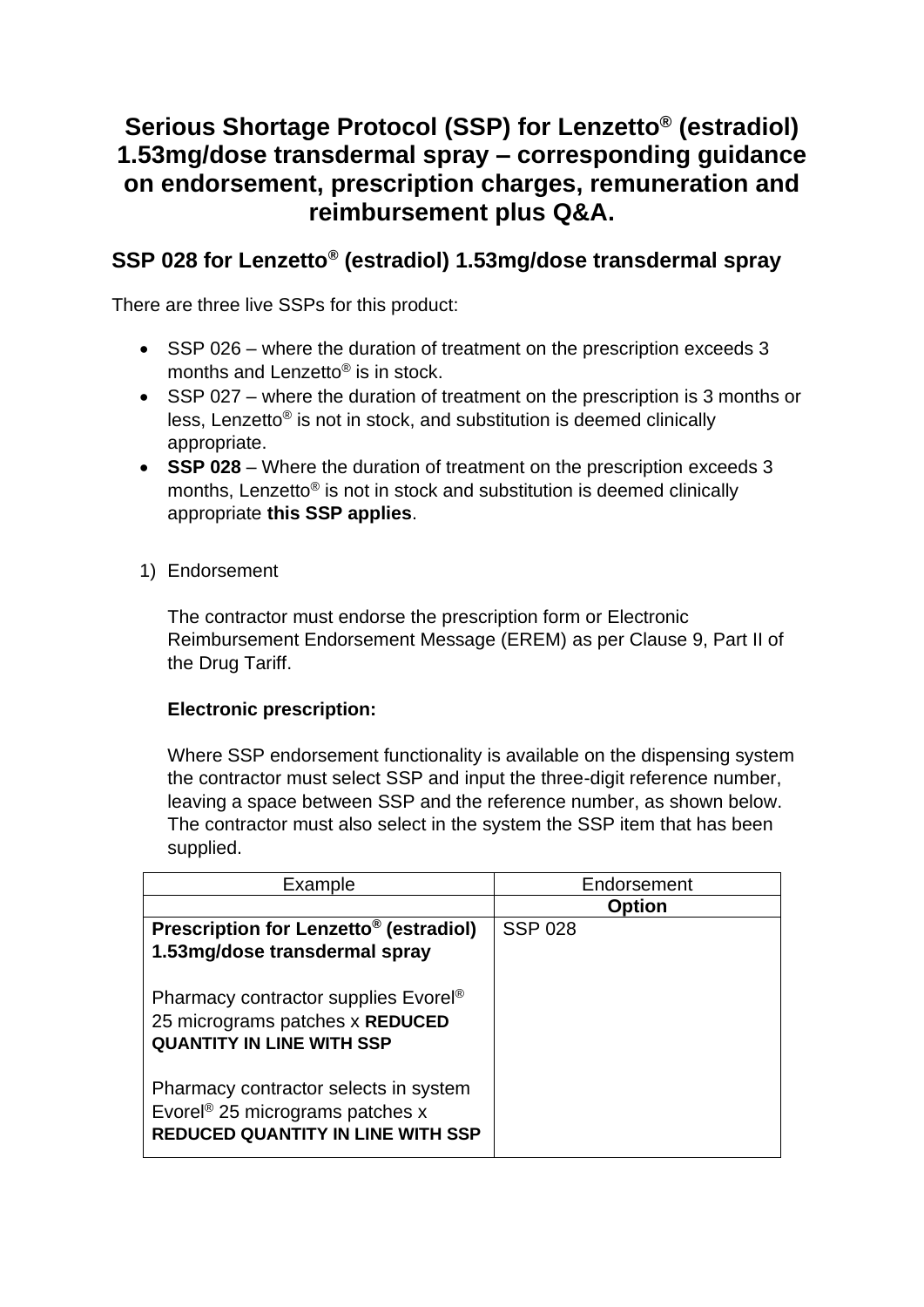# **Non-electronic prescription form:**

| Example                                                                                                                 | Endorsement                                                                                                                       |  |  |
|-------------------------------------------------------------------------------------------------------------------------|-----------------------------------------------------------------------------------------------------------------------------------|--|--|
|                                                                                                                         | <b>Option</b>                                                                                                                     |  |  |
| Prescription for Lenzetto <sup>®</sup> (estradiol)                                                                      | <b>SSP 028</b>                                                                                                                    |  |  |
| 1.53mg/dose transdermal spray                                                                                           |                                                                                                                                   |  |  |
| Pharmacy contractor supplies Evorel <sup>®</sup><br>25 micrograms patches x REDUCED<br><b>QUANTITY IN LINE WITH SSP</b> | Pharmacy contractor endorses<br>Evorel <sup>®</sup> 25 micrograms patches<br><b>x REDUCED QUANTITY IN</b><br><b>LINE WITH SSP</b> |  |  |

2) Prescription charges

For supply in accordance with this SSP 028, no prescription charges will be applicable for Lenzetto® (estradiol) 1.53mg/dose transdermal spray.

In order to ensure prescription charges are reconciled correctly, pharmacy contractors must endorse the correct SSP number.

3) Remuneration

Supply in accordance with this SSP 028 will result in the following fees being paid to the contactor:

- One Single Activity Fee (£1.27)
- One SSP fee (£5.35)
- 4) Reimbursement

The supplied product in accordance with this SSP 028 will be reimbursed as if it was dispensed against a prescription. In this instance, contractors will be reimbursed the NHS list price for the quantity supplied and endorsed for the specified products and strengths listed below:

- Evorel<sup>®</sup> patches (25, 50 and 75 micrograms)
- FemSeven<sup>®</sup> patches (50 and 75 micrograms)
- Estraderm MX<sup>®</sup> patches (50 and 75 micrograms)
- Progynova TS<sup>®</sup> patches (50 micrograms)

The reimbursement price will account for VAT payment.

# **Q&A**

#### **Will the SSP apply to cross-border prescriptions?**

Yes. Patients from England, Scotland, Wales or Northern Ireland who present their prescriptions for Lenzetto® (estradiol) 1.53mg/dose transdermal spray are eligible to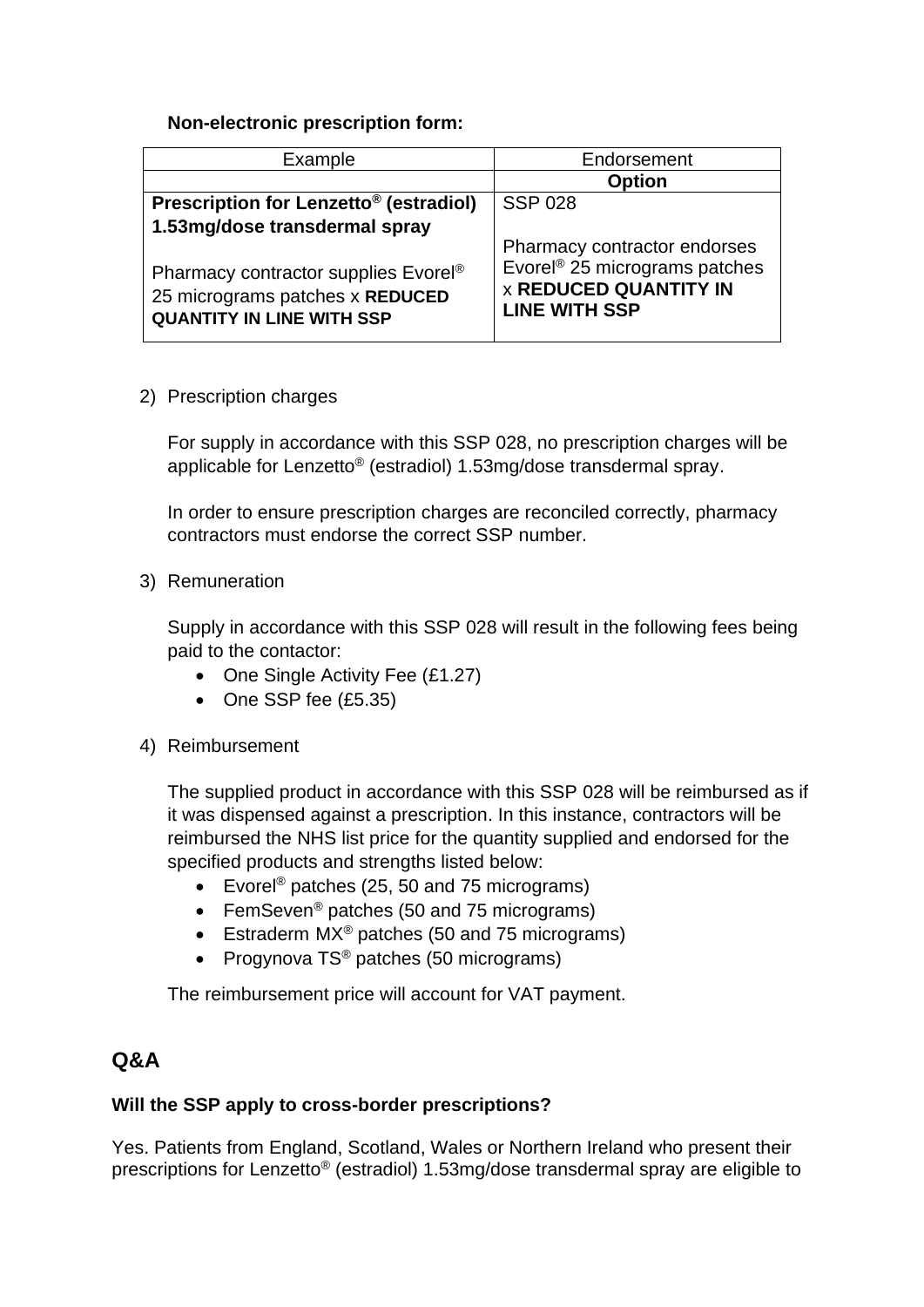receive a substituted product and a shorter duration of treatment under the terms of this SSP 028.

#### **Does the SSP apply to private prescriptions?**

Yes. The scope of this SSP 028 applies to valid prescriptions that meets the requirements of the Human Medicine Regulations 2012, so it would cover both NHS and private prescriptions, unless where it stated otherwise on the SSP itself.

### **Will prescription charges apply under the SSP?**

As a supply in accordance with this SSP 028 is for a substituted product and a shorter duration compared to dispensing the prescription, for NHS prescriptions, no prescription charge will be applicable.

For patient's **EXEMPT** from prescription charges, the exemption should be marked in accordance with the usual procedure. When declaring prescription totals at the end of the month, pharmacists should continue to declare these prescriptions as exempt.

For patient's that **PAY** for their prescriptions, the pharmacist should mark on the prescription that a charge has been paid, however **NO** charge should be taken. When declaring prescription totals at the end of the month, pharmacists should declare these prescriptions as paid. The NHS Business Services Authority will amend total monthly figures to account for prescriptions covered by this SSP 028. In order for the NHS Business Services Authority to appropriately amend the total monthly figures that the prescription is correctly endorsed with the SSP number SSP 028.

#### **Can pharmacists use their professional judgement to supply an alternative product to patients?**

Supply in accordance with this SSP only allows supply of specific substitutions and limited to a three-month quantity when the prescription is for a longer duration. However, if the pharmacist thinks that an alternative product, other than those specified, would be suitable for the patient, they should either contact the prescriber to discuss this (with the patient's consent) or direct the patient back to the prescriber.

#### **How would the pharmacists determine the dosage of Lenzetto® and what should be supplied in accordance with this SSP?**

Where the prescribed dosage of Lenzetto<sup>®</sup> is unclear, the pharmacist will need to discuss with the patient *and* use their professional judgment. When determining what should be supplied in accordance with this SSP 028, please refer to Annex A.

#### **How would pharmacists determine a three-month supply?**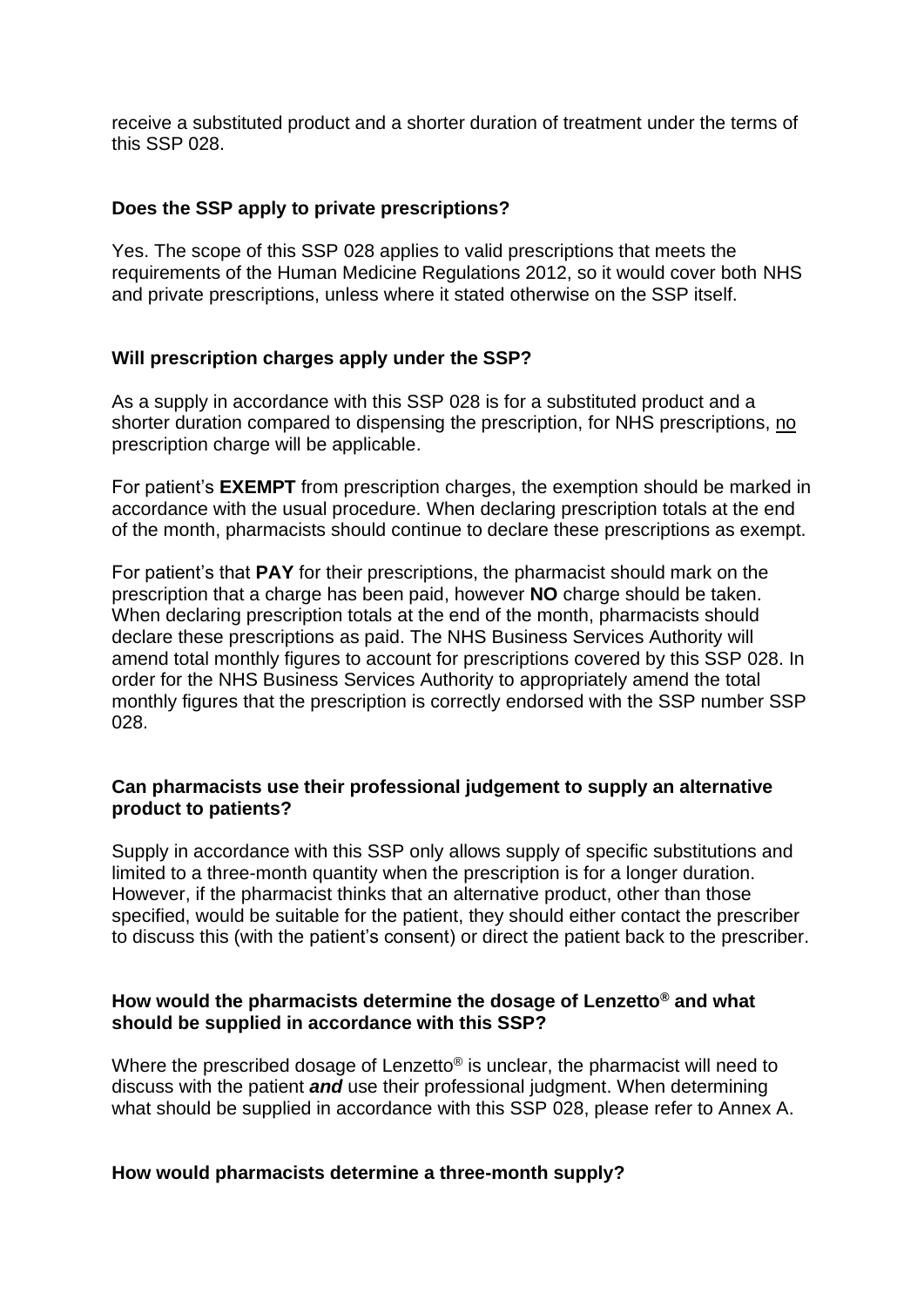Where it is not clear from the prescription what constitutes a three-month supply, the pharmacist will need to discuss with the patient *and* use their professional judgment.

#### **What should pharmacists supply if the prescription states less than three months' supply should be dispensed?**

If the prescription states that either three months' supply or less is to be supplied to the patient, the pharmacist should consider if supply in accordance with SSP 027 is appropriate.

#### **Can pharmacists supply more than three months' supply?**

No, in accordance with this SSP 028, pharmacists will only be able to supply three months' supply of the substituted product. Patients should be made aware that under the terms of this SSP 028, the prescription will be deemed complete, and no further supply can be made from the same prescription above the three-month quantity.

If the pharmacy contractor is able to source supply of Lenzetto<sup>®</sup> the pharmacist should consider if supply in accordance with SSP 026 would be appropriate.

#### **What can a pharmacist do if the patient does not consent to receiving the medicine supplied in accordance with this SSP?**

Where a patient does not consent to receiving a substituted product and a shorter duration of treatment in accordance with this SSP 028, the pharmacists should use their professional judgement to determine if other SSPs could be applicable.

Pharmacists in England must consider under their NHS terms of service if it is "reasonable and appropriate" to supply in accordance with this SSP 028 or another SSP, such as SSP 026 or SSP 027. If the pharmacist concludes that it is not reasonable or appropriate to supply the medication in accordance with any of the SSPs, the pharmacist must consider if they can dispense the prescription in the usual way 'in a reasonable timescale'. If they can, the ordinary obligation to dispense in accordance with the prescription applies. If they cannot, because the pharmacist has insufficient supply to fulfil the prescribed quantity within a reasonable timescale, the pharmacist may return the prescription, but if they do so, the pharmacist must provide the patient with appropriate advice about going back to the prescriber.

In the event that the pharmacist concludes that it is reasonable and appropriate to dispense in accordance with the SSP, but the patient persists in refusing to accept the option a substituted product and a shorter duration of treatment, the pharmacist may advise the patient that they will dispense in accordance with the SSP or not at all, if that is in accordance with their professional judgement.

The patient retains the right to either accept the professional decision of the pharmacist or to ask for their prescription to be returned to them.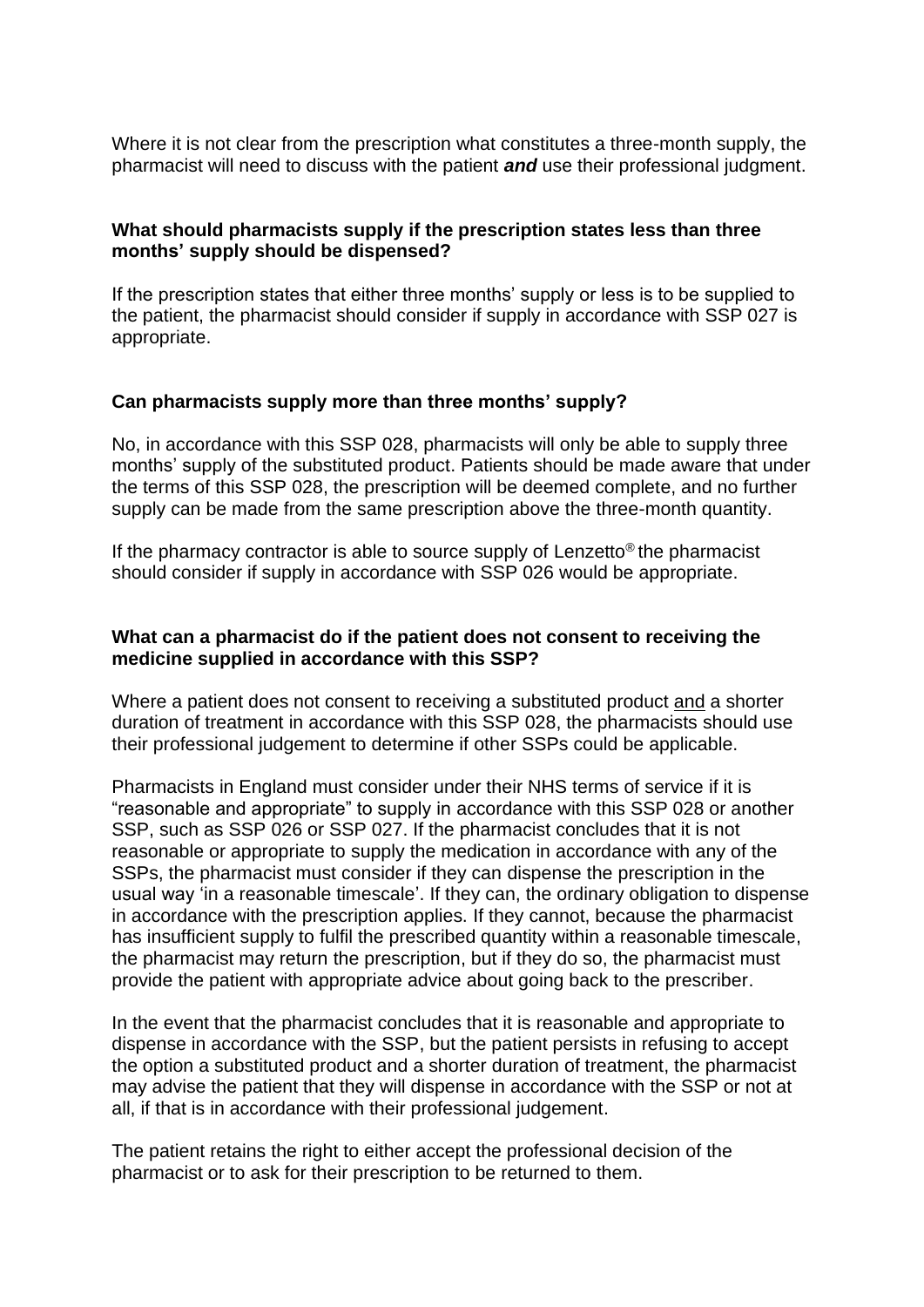#### **Does the SSP apply to other Hormone Replacement Therapies?**

No, this SSP 028 only applies to prescriptions for Lenzetto® (estradiol) 1.53mg/dose transdermal spray.

#### **Is there any difference between the substituted products recommended?**

Yes. Pharmacists should be mindful of the different dosing regimens of the substituted products specified under this SSP 028. For example, whether the patches are administered once or twice weekly.

Pharmacists should use their professional judgement to select the appropriate substitution on the basis of the brands available to them.

### **Does the SSP allow for estradiol brands not listed in Annex A to be substituted?**

No, only the brands and strengths of estradiol patches listed within Annex A can be dispensed in accordance with this SSP 028.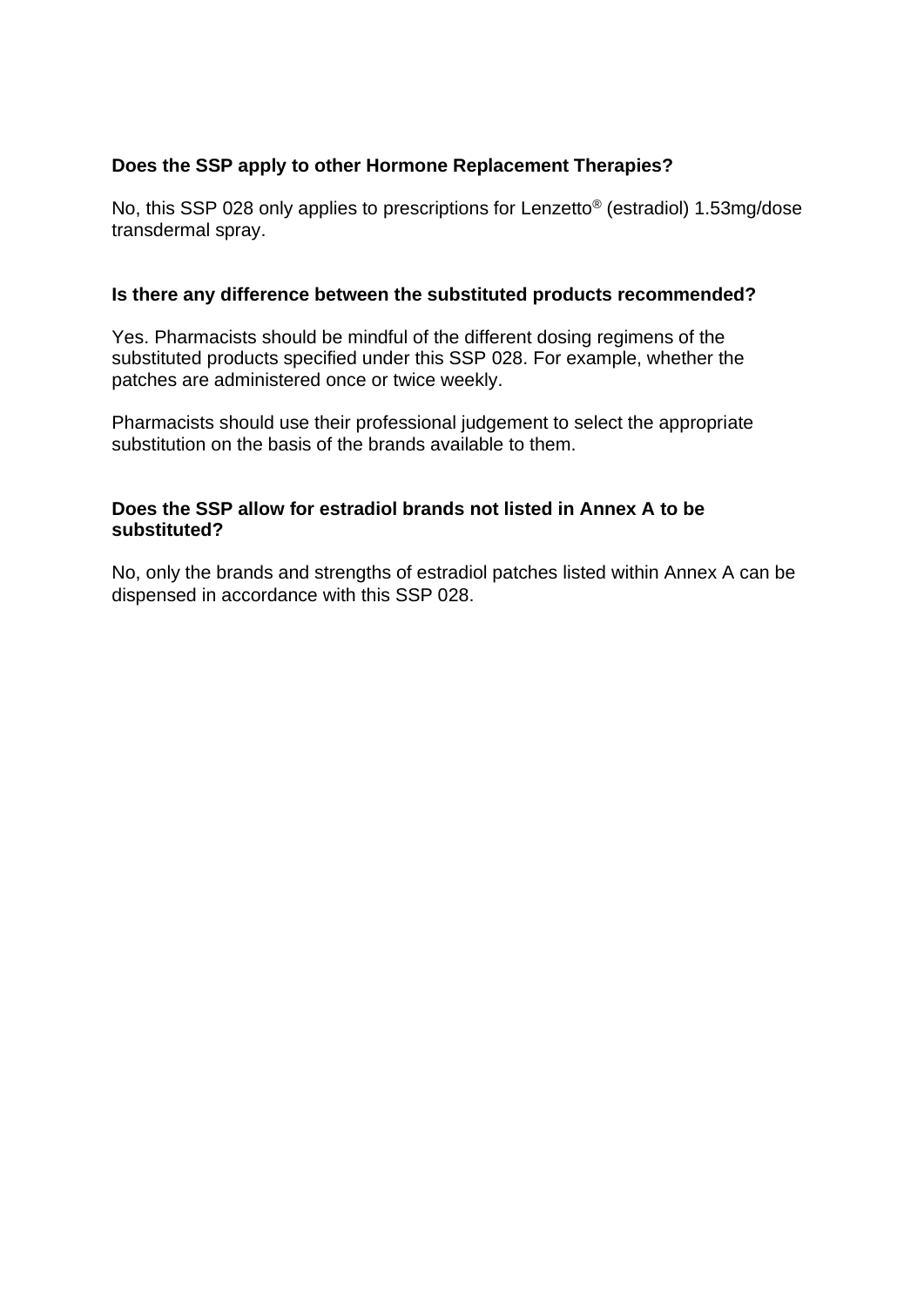**Annex A - Dose conversion of estradiol (Lenzetto®) 1.53mg/dose transdermal spray to estradiol patches including the brands covered by this SSP**

| <b>Current daily</b><br>dosing regime of<br>estradiol<br>(Lenzetto <sup>®</sup> )<br>1.53mg/dose spray | <b>Equivalent dose of</b><br>estradiol patch | <b>Patch options</b>  | <b>Dosing</b>                          | <b>Quantity to supply</b>                                                                                                            | <b>Availability</b>                          |
|--------------------------------------------------------------------------------------------------------|----------------------------------------------|-----------------------|----------------------------------------|--------------------------------------------------------------------------------------------------------------------------------------|----------------------------------------------|
| 1 spray daily                                                                                          | 25 microgram<br>patch                        | Evorel <sup>®</sup>   | Apply one patch<br><b>TWICE WEEKLY</b> | For every 56 dose pack of<br>Lenzetto <sup>®</sup> 1.53mg/dose<br>transdermal spray<br>supply<br>16 x Evorel <sup>®</sup> patches    | Can support a<br>partial uplift in<br>demand |
| 2 sprays daily                                                                                         | 50 microgram<br>patch                        | Progynova TS®         | Apply one patch<br><b>WEEKLY</b>       | For every 56 dose pack of<br>Lenzetto <sup>®</sup> 1.53mg/dose<br>transdermal spray<br>supply<br>4 Progynova TS <sup>®</sup> patches | Can support a<br>partial uplift in<br>demand |
|                                                                                                        |                                              | FemSeven <sup>®</sup> | Apply one patch<br><b>WEEKLY</b>       | For every 56 dose pack of<br>Lenzetto <sup>®</sup> 1.53mg/dose<br>transdermal spray<br>supply<br>4 FemSeven <sup>®</sup> patches     | Can support a<br>partial uplift in<br>demand |
|                                                                                                        |                                              | $E$ vorel®            | Apply one patch<br><b>TWICE WEEKLY</b> | For every 56 dose pack of<br>Lenzetto <sup>®</sup> 1.53mg/dose<br>transdermal spray<br>supply                                        | Can support a<br>partial uplift in<br>demand |